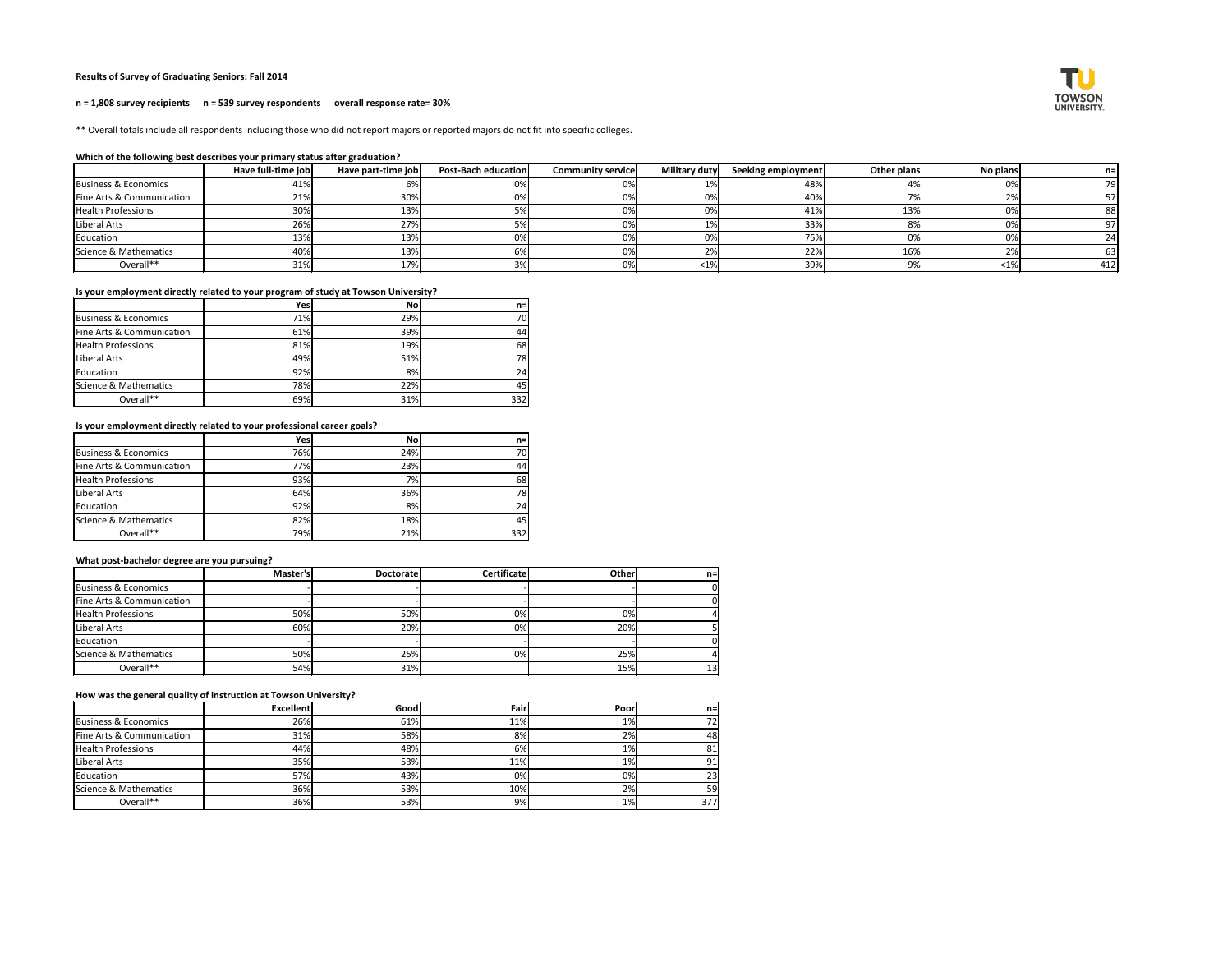### **How was the availability of classes that you need to graduate at Towson University?**

|                           | <b>Excellent</b> | Good | Fair | Poor | $n =$ |
|---------------------------|------------------|------|------|------|-------|
| Business & Economics      | 14%              | 49%  | 33%  | 4%   | 72    |
| Fine Arts & Communication | 25%              | 54%  | 10%  | 10%  | 48    |
| <b>Health Professions</b> | 35%              | 44%  | 16%  | 5%   | 81    |
| Liberal Arts              | 20%              | 53%  | 21%  | 7%   | 91    |
| Education                 | 61%              | 35%  | 4%   | 0%   | 23    |
| Science & Mathematics     | 22%              | 41%  | 27%  | 10%  | 59    |
| Overall**                 | 25%              | 47%  | 21%  | 6%   | 377   |

### **Did you ever meet with a departmental faculty advisor and if so how valuable was it in general?**

|                           | <b>Excellent</b> | Good | Fair | Poor      | <b>Never</b> | $n=1$ |
|---------------------------|------------------|------|------|-----------|--------------|-------|
| Business & Economics      | 29%              | 44%  | 18%  | 4%        | 4%           | 72I   |
| Fine Arts & Communication | 44%              | 29%  | 8%   | 10%       | 8%           | 48    |
| <b>Health Professions</b> | 37%              | 37%  | 17%  | <b>5%</b> | 4%           | 81    |
| Liberal Arts              | 24%              | 41%  | 19%  | 8%        | 9%           | 91    |
| Education                 | 48%              | 26%  | 13%  | 0%        | 13%          | 23    |
| Science & Mathematics     | 41%              | 29%  | 17%  | 12%       | 2%           | 59    |
| Overall**                 | 34%              | 36%  | 16%  | 7%        | 6%           | 377   |

## **Could you identify at least three faculty or staff who could reasonably write a letter of reference for you?**

|                           | Yes | <b>No</b> | $n =$ |
|---------------------------|-----|-----------|-------|
| Business & Economics      | 75% | 25%       | 72    |
| Fine Arts & Communication | 79% | 21%       | 48    |
| <b>Health Professions</b> | 83% | 17%       | 81    |
| Liberal Arts              | 78% | 22%       | 91    |
| Education                 | 96% | 4%        | 23    |
| Science & Mathematics     | 75% | 25%       | 59    |
| Overall**                 | 79% | 21%       | 377   |

#### **Would you agree that Towson University is a place where diversity is both encouraged and respected?**

|                           | <b>Strongly Agree</b> | <b>Agree</b> | <b>Disagree</b> | <b>Strongly Disagree</b> | $n=$ |
|---------------------------|-----------------------|--------------|-----------------|--------------------------|------|
| Business & Economics      | 37%                   | 59%)         | 3%              | $1\%$                    |      |
| Fine Arts & Communication | 29%                   | 71%          | 0%              | 0%                       | 45   |
| <b>Health Professions</b> | 37%                   | 54%          | 8%              | $1\%$                    | 79   |
| Liberal Arts              | 36%                   | 57%          | 4%              | 2%                       | 91   |
| Education                 | 61%                   | 39%          | 0%              | 0%                       | 23   |
| Science & Mathematics     | 31%                   | 63%          | 3%              | 3%                       | 59)  |
| Overall**                 | 36%                   | 58%          | 4%              | 2%                       | 370  |

## **Are you completing your Towson University degree as quickly as you had planned?**

|                           | Yes | <b>No</b> | $n =$ |
|---------------------------|-----|-----------|-------|
| Business & Economics      | 38% | 62%       | 71    |
| Fine Arts & Communication | 38% | 62%l      | 45    |
| <b>Health Professions</b> | 56% | 44%       | 79    |
| Liberal Arts              | 52% | 48%       | 91    |
| Education                 | 43% | 57%       | 23    |
| Science & Mathematics     | 46% | 54%       | 59    |
| Overall**                 | 47% | 53%       | 370   |

## **Did Towson University do anything to significantly delay your progress to graduation, and if so how many semesters were you delayed from graduating?**

|                           | <b>No</b> | 1-2 terms | 3-4 terms | 4+ terms | $n=$ |
|---------------------------|-----------|-----------|-----------|----------|------|
| Business & Economics      | 49%       | 46%       | 3%        | $1\%$    |      |
| Fine Arts & Communication | 49%       | 47%       | 0%        | 4%       | 45   |
| <b>Health Professions</b> | 65%       | 33%       | 3%        | $0\%$    | 79 I |
| Liberal Arts              | 68%       | 29%       | 3%        | 0%       | 91   |
| Education                 | 48%       | 52%       | 0%        | 0%       | ا 23 |
| Science & Mathematics     | 53%       | 44%       | 2%        | 2%       | 59   |
| Overall**                 | 58%       | 39%       | 2%        | 1%       | 370  |